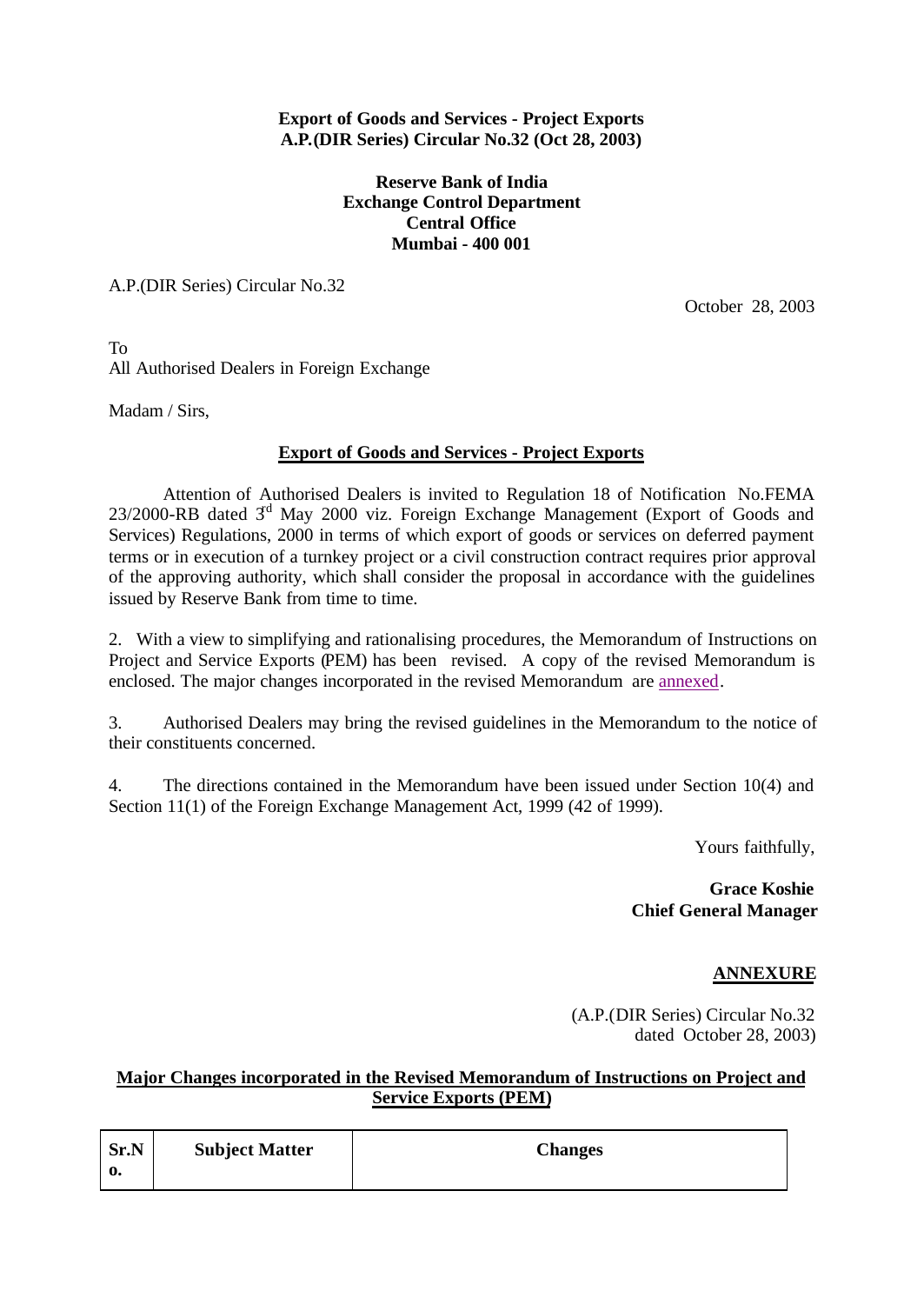| 1. | Limits for Clearance of<br>Proposals                                                        | (i)<br>Monetary limits for clearance of project<br>export contracts by the approving authority<br>have been denominated in USD. Uniform<br>monetary limit of USD 100 million has been<br>prescribed for authorised dealers and Exim<br>Bank. Project export contracts exceeding<br>USD 100 million will need to be cleared by<br>the Working Group. Prior to this change,<br>these limits were Rs.50 crore for authorised<br>dealers and Rs.200 crore for Exim Bank.<br>Proposals in excess of Rs.200 crore in value<br>were required to be cleared by the Working<br>Group. |
|----|---------------------------------------------------------------------------------------------|------------------------------------------------------------------------------------------------------------------------------------------------------------------------------------------------------------------------------------------------------------------------------------------------------------------------------------------------------------------------------------------------------------------------------------------------------------------------------------------------------------------------------------------------------------------------------|
|    |                                                                                             | Monetary limits for clearance of service export<br>(ii)<br>contracts have also been revised from Rs.5<br>crore for authorised dealers and Rs.10 crore<br>for Exim Bank to USD 100 million uniformly<br>for authorised dealers and Exim Bank.<br>Service export contracts exceeding USD 100<br>million (revised from the present limit of<br>Rs.10 crore) will need to be cleared by the<br>Working Group.                                                                                                                                                                    |
| 2. | <b>Buyer's Credit Scheme</b><br>of Exim Bank                                                | Authorisation granted to Exim Bank to extend Buyer's<br>credit under its Buyer's Credit Scheme has been revised<br>from Rs.50 crore to USD 20 million.                                                                                                                                                                                                                                                                                                                                                                                                                       |
| 3. | Periods of Deferred<br>Credit                                                               | Period for which deferred credit may be offered by the<br>exporter was linked to the value and type of the contract.<br>The period of deferred credit can now be determined by<br>the exporter and his banker in mutual consultation on<br>merits of each case and on the basis of their commercial<br>However,<br>judgement.<br>consumer<br>durables<br>and<br>miscellaneous engineering goods (Part B of the list in<br>Annexure I) should ordinarily continue to be exported on<br>"cash" terms.                                                                          |
| 4. | Conditions necessary for<br>clearance of proposals<br>by authorised dealers /<br>Exim Bank. | At present, proposals which deviate from the stipulated<br>conditions regarding advance / down payment, type of<br>security for the contract etc. are referred to Exim Bank<br>by authorised dealers and where necessary,<br>by Exim<br>Bank to the Working Group. Authorised dealers / Exim<br>Bank may now relax these conditions based on their<br>commercial judgement.                                                                                                                                                                                                  |
|    |                                                                                             | Proposals involving Bridge Finance in excess of 25 per<br>cent of contract value can also be considered by the<br>authority<br>(viz.<br>authorised<br>dealer/Exim<br>approving<br>Bank/Working Group). Exporters were earlier required to<br>approach Reserve Bank for approval in such cases.                                                                                                                                                                                                                                                                               |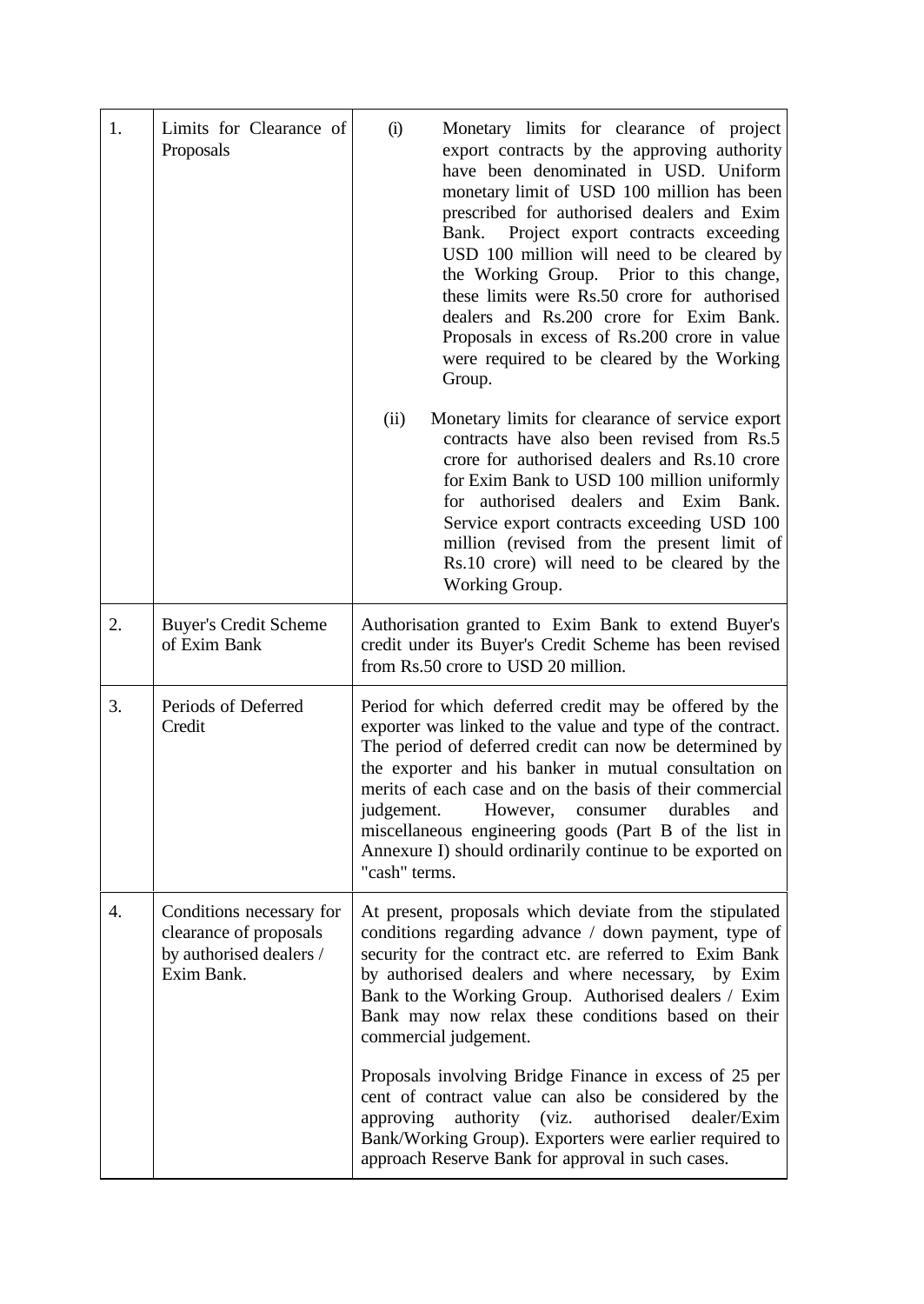| 5. | <b>Export of Consumables</b>   | Powers to grant permission to project exporters to export<br>consumables and raise invoices on their own site offices<br>have been delegated to authorised dealers subject to<br>certain conditions. Hitherto, exporters were required to<br>approach Reserve Bank for such permission.                                                                                                                                                                                                                                                                                                                                                                                                                        |
|----|--------------------------------|----------------------------------------------------------------------------------------------------------------------------------------------------------------------------------------------------------------------------------------------------------------------------------------------------------------------------------------------------------------------------------------------------------------------------------------------------------------------------------------------------------------------------------------------------------------------------------------------------------------------------------------------------------------------------------------------------------------|
| 6. | Liaison Office                 | At present, number of liaison offices which can be<br>opened by the exporter is restricted to one in a country<br>where more than one project export contract is executed.<br>This restriction has been removed. Exporters can now be<br>permitted by the approving authority viz. authorised<br>dealer/Exim Bank/Working Group to open more than one<br>liaison office in one country, if required.                                                                                                                                                                                                                                                                                                           |
| 7. | <b>Initial Remittance</b>      | Remittance for meeting initial / mobilisation expenses<br>from India in the absence of adequate advance payment<br>or an overdraft / loan arrangement abroad by the exporter<br>required approval of Reserve Bank where the amount of<br>remittance exceeded 5 per cent of contract value and / or<br>period of repatriation of such amount to India exceeded<br>one year from the date of such remittance.                                                                                                                                                                                                                                                                                                    |
|    |                                | Approving authority viz.<br>authorised dealer/Exim<br>Bank/Working Group can now allow such remittance<br>even if it exceeds 5 per cent of the contract value on the<br>basis of cash flow position of the project / service export<br>proposal. The period of repatriation can also be<br>determined by the approving authority. Concerned<br>exporter will however, be required to submit an<br>undertaking to the authorised dealer to repatriate the<br>amount within the period determined by the approving<br>authority. Fulfilment of the undertaking by the exporter<br>will need to be monitored by the authorised dealer who<br>allows remittance and he is also required to monitor the<br>project. |
| 8. | <b>Third Country Purchases</b> | Authorised dealers could open letters of credit in India in<br>favour of third country suppliers provided they were on<br>Availability of letters of credit<br>back-to-back basis.<br>opened by foreign client in favour of the Indian exporters<br>with similar terms and conditions need not be insisted<br>However, the amount of such letter of credit<br>upon.<br>should not exceed the value of third country imports<br>approved by the approving authority while according<br>post award clearance to the project export proposal and<br>payment under such letters of credit should be made from<br>out of the project receipts.                                                                      |
|    |                                | Authorised dealers can now grant waiver for submission<br>of the exchange control copy of the bill of entry subject<br>to certain conditions where third country purchases are<br>directly transported by the overseas supplier to the                                                                                                                                                                                                                                                                                                                                                                                                                                                                         |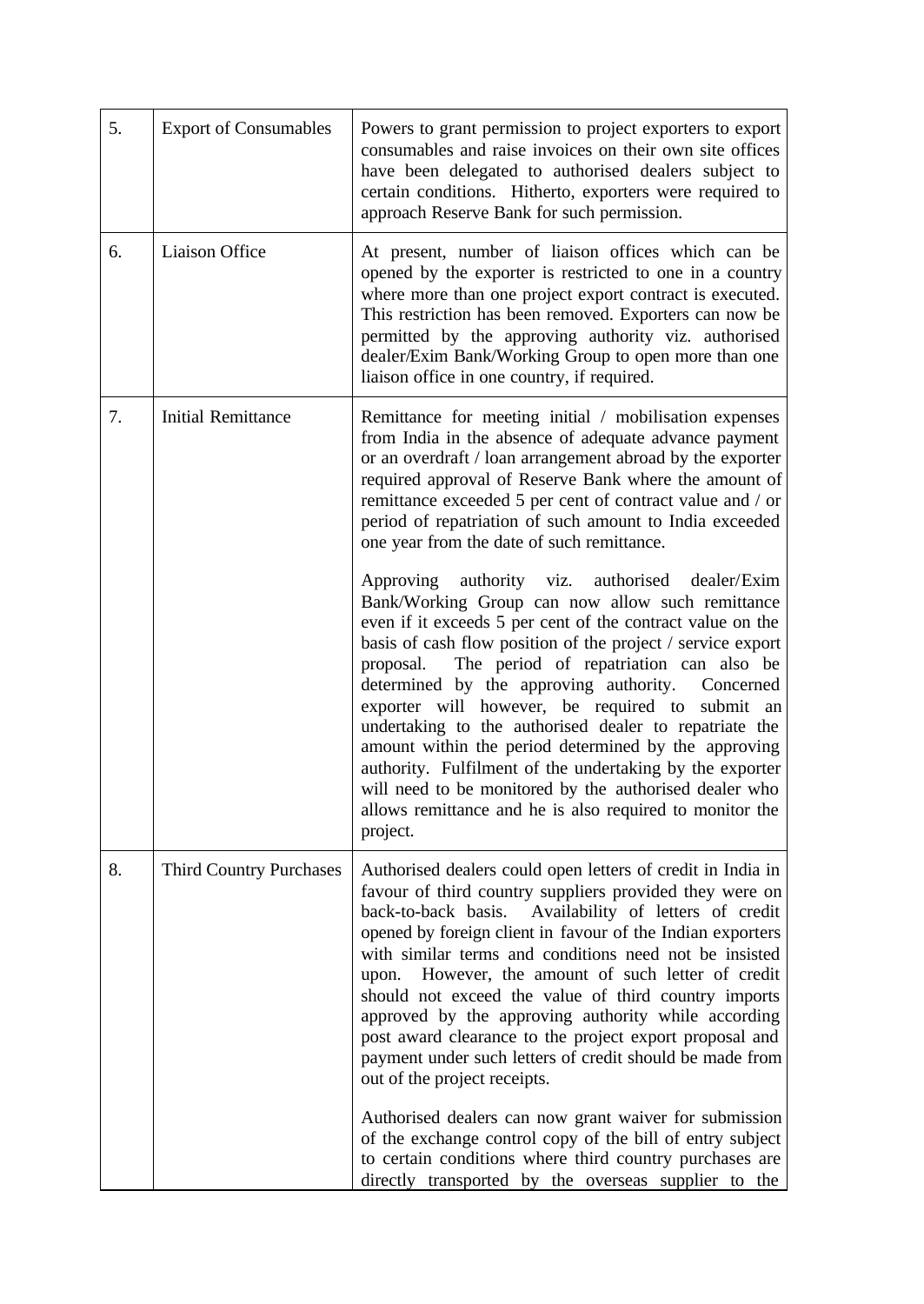|     |                                                           | project site and for which payment is made under letter<br>of credit opened in India. Exporters were earlier required<br>to approach Reserve Bank for grant of such waiver.                                                                                                                                                                                                                                                                                                                                                                                                                                                                                                                                                                                                                                                                                                                                                                                                                                                 |
|-----|-----------------------------------------------------------|-----------------------------------------------------------------------------------------------------------------------------------------------------------------------------------------------------------------------------------------------------------------------------------------------------------------------------------------------------------------------------------------------------------------------------------------------------------------------------------------------------------------------------------------------------------------------------------------------------------------------------------------------------------------------------------------------------------------------------------------------------------------------------------------------------------------------------------------------------------------------------------------------------------------------------------------------------------------------------------------------------------------------------|
| 9.  | Export of Equipment on<br><b>Re-import Basis</b>          | Export of equipment on re-import basis was being<br>allowed by Reserve Bank and necessary GR approval<br>was being accorded. Exporter was required to submit an<br>undertaking that he will re-import the equipment or if<br>sold abroad, repatriate the sale proceeds. The exporter<br>will now be required to make an application to the<br>authorised dealer for permission, citing a reference to the<br>post award approval granted by the approving authority.<br>He will submit the undertaking to the authorised dealer.<br>Requisite GR/SDF Form approval may be granted by<br>authorised dealer. Fulfilment of the undertaking by the<br>exporter will need to be monitored by the authorised<br>dealer.                                                                                                                                                                                                                                                                                                          |
| 10. | Intimation<br>Regarding<br>Approval of the Contract       | Copies of approval letters in respect of Project and<br>Service Export contracts cleared by authorised dealers<br>were required to be forwarded by the concerned<br>authorised dealer to the concerned Regional Office of<br>Reserve Bank and all the members of the Working<br>Group.<br>Copies of such approvals may henceforth be sent to the<br>Regional Office of Reserve Bank and in addition, to<br>Exim Bank and ECGC only if their participatory interest<br>by way of funded / non-funded facilities, insurance / risk<br>cover, etc. is involved.                                                                                                                                                                                                                                                                                                                                                                                                                                                                |
| 11. | Progress<br>Report<br>on<br><b>Execution of Contract.</b> | Progress of the execution of the contract in Form DPX 5<br>(now renumbered as DPX 3) was being submitted on a<br>half-yearly basis by the exporter to all the institutions<br>constituting the Working Group and the concerned<br>Regional Office of Reserve Bank through the exporter's<br>Such report may now be sent to the authority<br>bank.<br>approving the project export contract and the concerned<br>Regional Office of Reserve Bank. It will however, be<br>necessary to forward the report to Exim Bank / ECGC<br>also in all cases where their financial / non-financial<br>assistance / risk cover has been obtained. In the case of<br>project export proposals approved by the Working<br>Group, the report in Form DPX 3 may be sent to Exim<br>Bank, ECGC and the concerned Regional Office of<br>Reserve Bank. The final DPX 3 report may clearly<br>indicate the fact of completion of the project and full<br>compliance with closing procedures laid down in para<br>B.10 of the revised Memorandum. |
| 12. | Funds                                                     | Inter-Project Transfer of Presently, copies of applications for inter-project transfer<br>of funds together with the approval accorded by                                                                                                                                                                                                                                                                                                                                                                                                                                                                                                                                                                                                                                                                                                                                                                                                                                                                                   |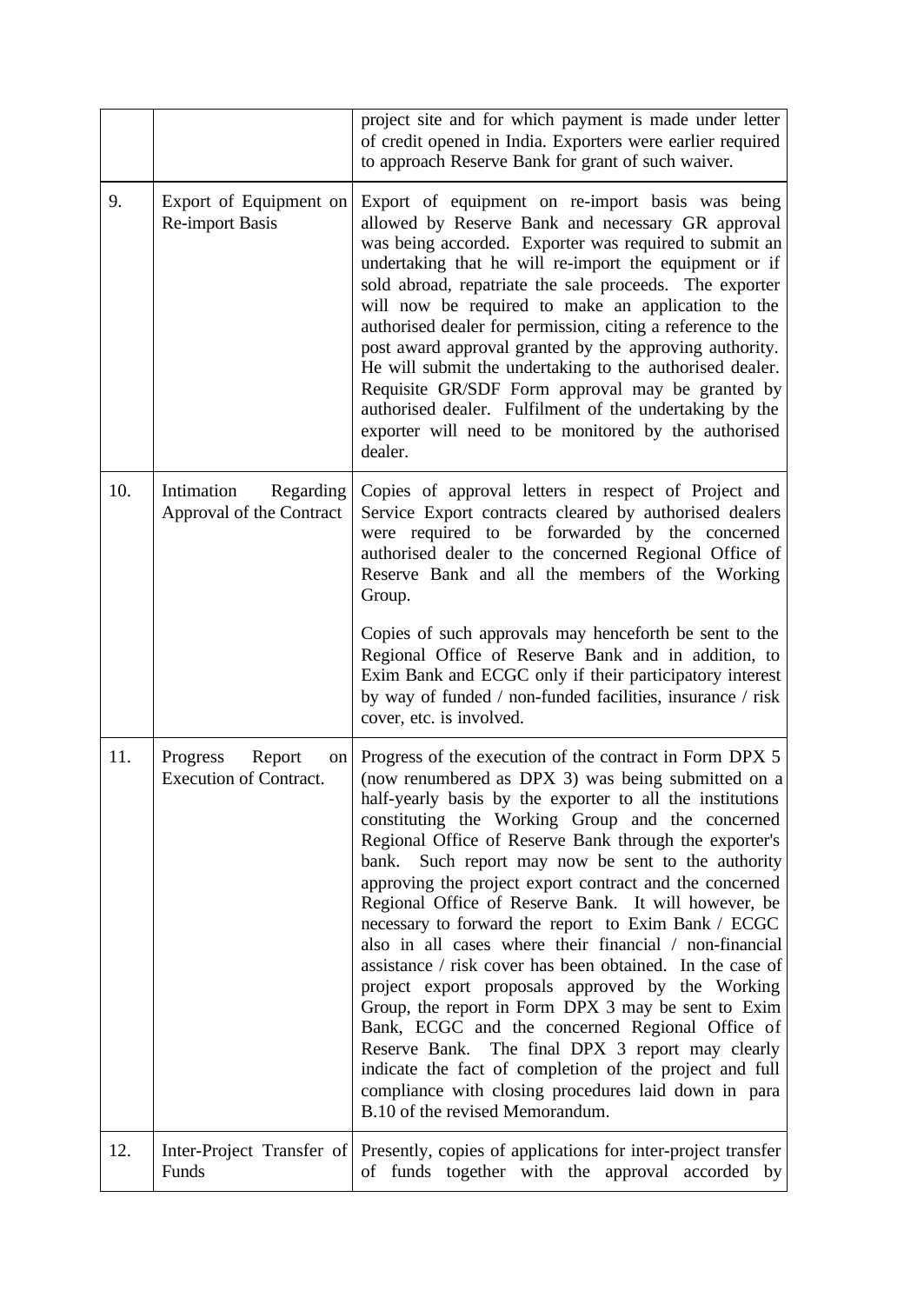|     |                                                                 | authorised dealers are required to be forwarded to all the<br>members of the Working Group, the banker of the<br>lending project and the concerned Regional Office of<br>Reserve Bank. Such copies together with the approval<br>may now be forwarded to the concerned approving<br>authority (which has approved the project export<br>proposal) and the banker of the lending project. Copies<br>may also be forwarded to Exim Bank / ECGC in all cases<br>where their participation in the project finance / facilities,<br>risks, etc. is involved. In the case of project export<br>proposals approved by the Working Group, copies of the<br>application, etc. may be forwarded to Exim Bank and<br>ECGC. |
|-----|-----------------------------------------------------------------|-----------------------------------------------------------------------------------------------------------------------------------------------------------------------------------------------------------------------------------------------------------------------------------------------------------------------------------------------------------------------------------------------------------------------------------------------------------------------------------------------------------------------------------------------------------------------------------------------------------------------------------------------------------------------------------------------------------------|
| 13. | Equipment<br>of<br>Sale<br>Exported on Re-import<br>Basis, etc. | Equipment taken out of the country on reimport basis is<br>required to be reimported to the country. However, if the<br>equipment is sold abroad / given on hire basis,<br>documentary evidence showing repatriation of entire sale<br>proceeds or hire charges of equipment given on hire basis<br>to other contractors abroad is required to be submitted to<br>Reserve Bank. Such evidence will now be submitted to<br>the authorised dealer who is monitoring the project.                                                                                                                                                                                                                                  |
| 14. | <b>Completion of Projects</b>                                   | On completion of the Project, the exporter is required to<br>submit a report giving full account of the various steps<br>taken by him to Reserve Bank and all the members of the<br>Working Group. Such report will now be sent within one<br>month from the completion of the Project, by the<br>exporter through his banker to the approving authority<br>which had cleared the project export contract at the post<br>award stage and in addition, to ECGC / Exim Bank if<br>they have participatory interest in the facilities / risks.<br>Where the project export proposal was cleared by the<br>Working Group, the report may be sent to Exim Bank<br>and ECGC.                                          |
| 15. | <b>Single Foreign Currency</b><br><b>Account</b> - Monitoring   | Exporter can maintain a single foreign currency account<br>for more than one project being executed in the same<br>country. He is however, required to submit project-wise<br>statements of accounts to the project monitoring<br>authority including concerned Regional Office of<br>Reserve Bank. Such statements may now be sent only to<br>the authorised dealer monitoring the project.                                                                                                                                                                                                                                                                                                                    |
| 16. | Foreign Currency<br>Account - Opening of                        | As regards the foreign currency account/s opened abroad,<br>submit<br>the<br>exporter<br>may<br>following<br>the<br>information/statement to the concerned authorised dealer<br>which was hitherto being submitted to the regional office<br>of Reserve Bank. The periodicity of the statement at<br>item (ii) below has been made on half-yearly basis.<br>Intimate the account number, name of the bank,<br>(i)                                                                                                                                                                                                                                                                                               |